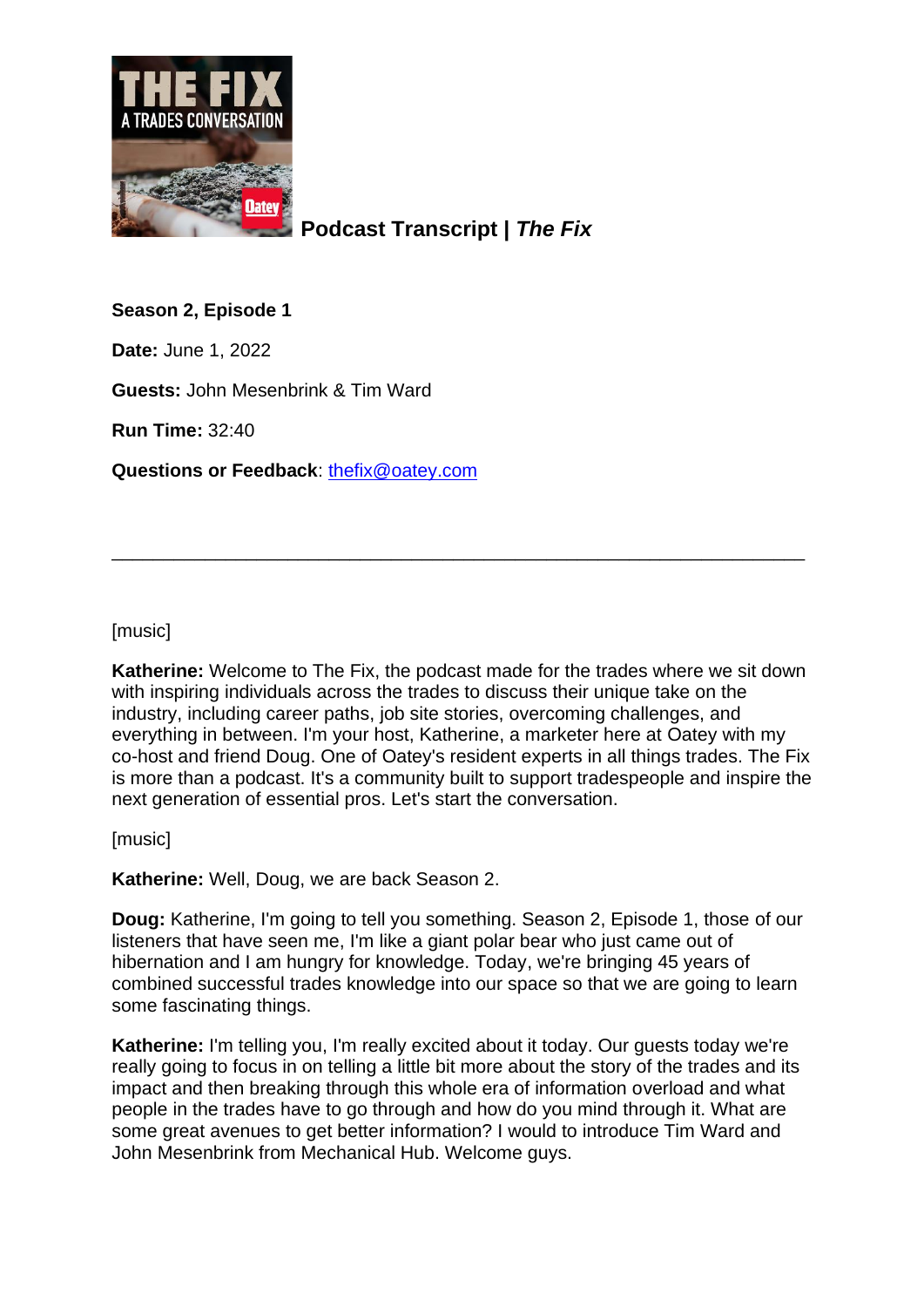

**John Mesenbrink:** Good morning, Doug and Katherine how are you?

**Katherine:** Long time? No talk.

**John:** This is exciting. I just have to say real quick Doug mentioned polar bear. I've said if I ever did the polar plunge, I'd be harpooned because people would think I was a polar bear.

**Katherine:** Well, it's so great to have you guys on we're really looking forward to the conversation today. Let's start off and give our listeners an understanding a little bit more about who you are. If you wouldn't mind introduce yourself and then tell us a little bit about how you got into the industry.

**Tim Ward:** John, I'll let you go first.

**John:** Sure, John Mesenbrink, I've been covering the trades now probably for 21 plus years. I guess I could go way back is when I graduated college and I went to Portland, Oregon following a dead-end relationship with a girl and started working at *The Oregonian* newspaper. That was my first foray into journalism and print and all that stuff. When I moved back to Chicago I started working at a publishing company called Connors and they had maybe 50 trade publications business to business magazines. I worked with one, it was energy-related. It was an energy-related magazine and then I moved over to a security magazine, like private corporate security.

They eventually sold that magazine off and I had a six-week break and I was just figuring out what I wanted to do. Then there was a small publishing company close to where I lived in the Chicagoland area that hired me and they covered plumbing and heating trades. I worked there for about 10 years. That's how I got introduced into this industry.

### **Doug:** Tim?

**Tim:** Well, for me, it was much more organic. I was probably four or five years old running around the warehouse at my grandfather and my uncle's plumbing contracting business in Champagne, Illinois. As a little kid, I would sneak into the trucks and play around with tools and just-- Always was fascinated by what my grandfather and my uncles did for a living. As I grew up, I helped around the business when I could during the summers, I did choose to go to college. I went to college. I was in the military for eight years and after college I got into publishing, working with newspapers.

File name: S02E01 (2).mp3 I lived in multiple states working with newspapers. Eventually found my way into association, American Society of Plumbing Engineers in 1999, working as their marketing and communications person. I oversaw their publications. One thing led to another, I found a PR position in Chicago. I ran a small PR agency in Chicago for about 12 years that our main clients were manufacturers in the heating and cooling industry as well as some associations that I did the marketing PR with. Organically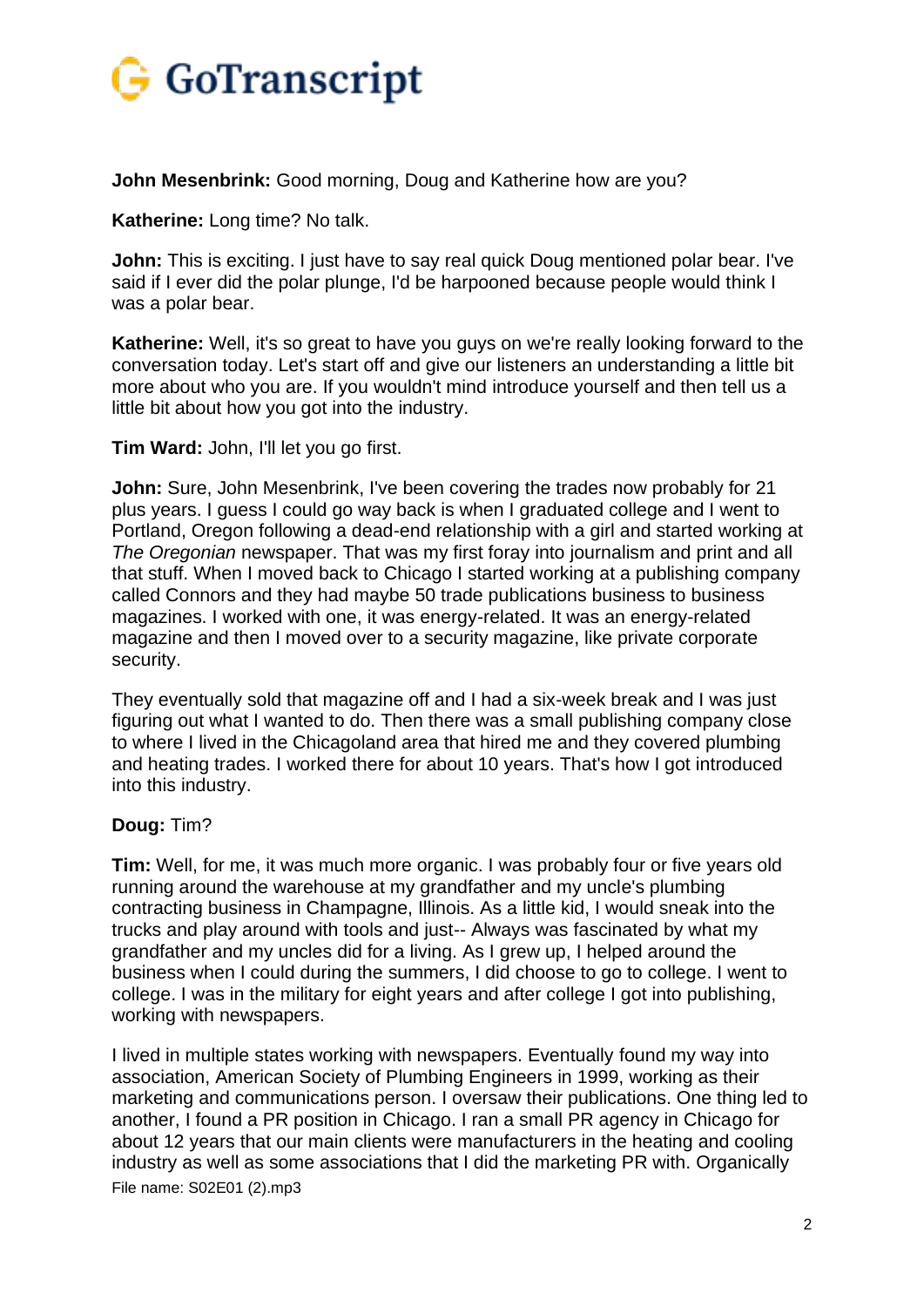

as a kid involved with my grandfather and my uncle's plumbing business, as well as just a lot of the career companies I've worked with over the last 20 years have been involved in this business sector.

Always had a passion for helping out the best we could with the tools that I was giving, the ability to write, the ability to market, and stuff like that. Just think about how to improve the trades.

**Katherine:** Yes. What a great blend in really getting to where you guys are today. I don't know this story, but how did the two of you meet? Both you're in Chicago in this space, I'm sure there's got to be a good story here. Come on, don't let me down.

#### [laughter]

**John:** As Tim mentioned he was working as a PR person for a company that dealt with companies in our particular trade plumbing and heating in Chicago so we always had that connection. He'd invite me to events and stuff like that. I can recall one for instance where we went and invited there was a live band. Remember that one, Tim? There was a live-

### **Tim:** I certainly do.

**John:** -a live band I was chastised by my former employer about not wearing a suit and jacket because you just when you went to events you got to get dressed up to the nines. I said, "You realize you're going to a live band." I was wearing my casual khakis and a nice shirt and nice shoes. We got there, Tim looked at the other guys, he goes, "Why are you guys all dressed up? What's the deal here?" As it turned out, there was 30 Miles an Hour that day and they did the live band. All the ash just flew all the **[unintelligible 00:06:54]** and everything flew on these guys and their suits on there. Tim, do you remember that, don't you?

**Tim:** I certainly do and I recall not chastising them, but thinking you've got to know your audience. This was probably an opportunity on a Friday afternoon where you could have dressed in a polo and some blue jeans and been just fine.

**Katherine:** Absolutely. How did Mechanical Hub form and come about? Tell us a little bit about that story and how that conversation first started amongst you guys and where you're at today.

**John:** This started probably 2010 ish, probably about 12 years ago. I'd been working in the print trade publication for about eight and a half, nine years and I always thought there's got to be a niche where a digital-only like an online resource for plumbing and heating contractors. At this time newspapers were slowly diminishing. The younger generation of tradespeople relied more on smartphones and iPads and laptops, whereas getting a print magazine or a newspaper or things like that. I always thought maybe there's a way to create a business like this. That's where Eric Onnie comes in, he was a contributing writer for our magazine.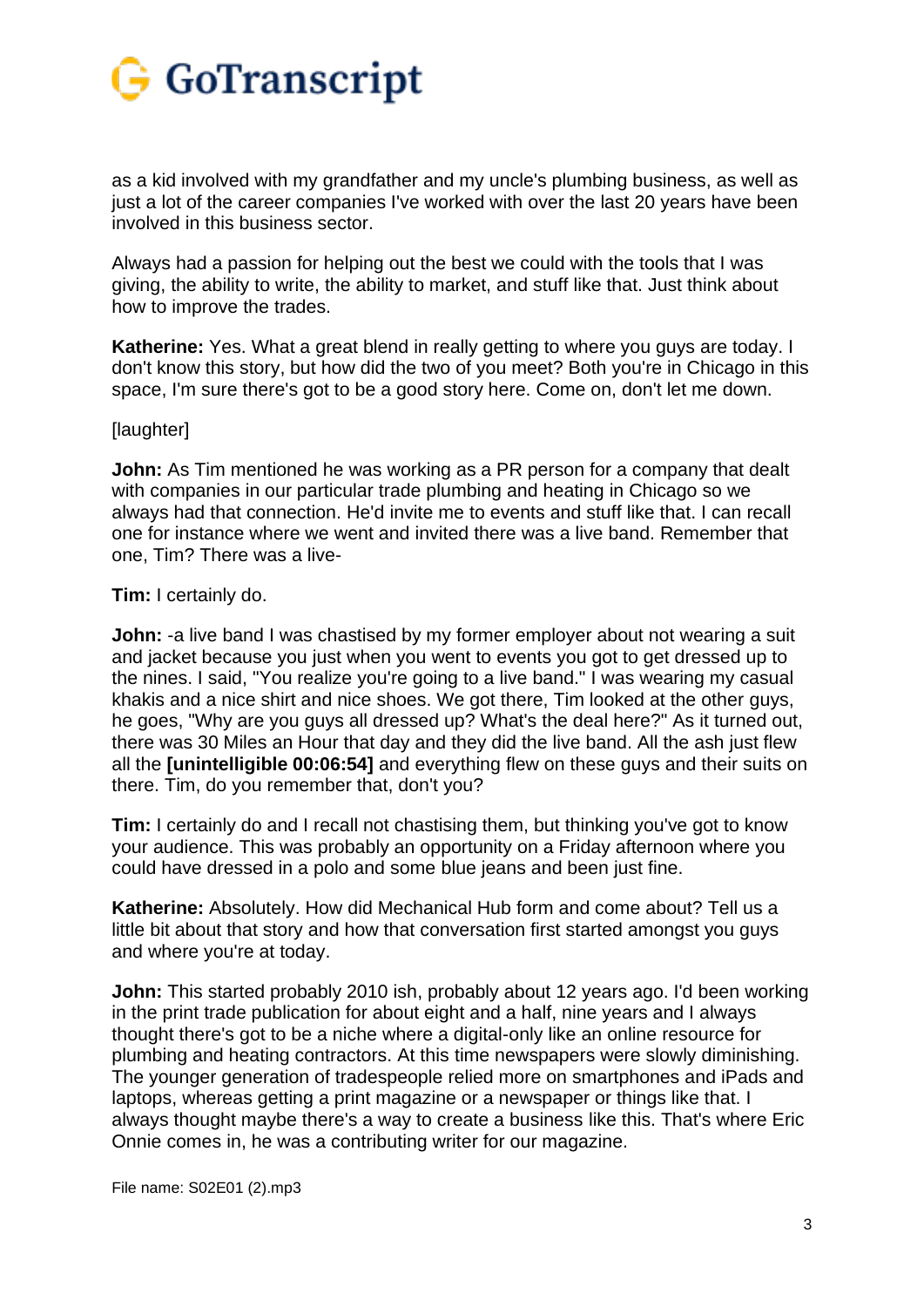

I got to know him. We went to a couple of trade shows. He was there and we sat and had lunch and just got to know each other, and became good friends. I said, "I've had this idea in the back of my head about doing an online-only resource like a magazine for the trades. I said that I think there's more to in the trade. I think we could update stuff every day. I think this trade is growing and there's so much information and so much interesting things happening that we could have this dynamic presence online only." Eric's very progressive. He's online, he's on social media and he was like, "For sure, let's do this. Let's do it now."

I said, "Yes, I let you know,'' and I went back home. I told my parents, I told my family and they were like, "No, you have to go back and just go back to work and just do your thing." I'm like, "Oh." Circumstances led to us getting together and just trying it out, kicking it off. I recall the first trade show, it was an oil heat show out in Pennsylvania. I think out east somewhere. We would go to different booths and say, "Hey, we got this site, and do you want to help support it and all this stuff?" They're like, "Oh, can we take a look at it on your phone?" and we're like, "Oh, no, it doesn't exist."

[laughter] Just take our word for it, and they're like, "Oh, come back to us in two months when you have it ready." It was getting our feet wet in this particular part of our journey and our industry. It was cool back then, I will say, well, Tim, I'm taking up your time here, but I will say that Eric and I went to this trade show and we shared a hotel room together, separate beds, of course, but when we woke up the next morning, he goes, "That's the last time I'm sharing a room with you." He goes, "You snore so damn man. I just can't."

[laughter]

**John:** He's like, "We're done with that part of it." We haven't shared a room ever since, but shortly thereafter we were growing and we found a need for someone else. Eric and I always said, "We need to have this dream team. Who would you want on this dream team of people to help out?" Tim was our first guy.

**Katherine:** Oh, here's the dreamer.

**Tim:** Tim was number five on the list, [crosstalk]

**John:** No, Tim, you remember Asby and Charlotte?

**Tim:** I do.

**John:** We courted Tim and took him out to dinner and well, I don't know drinks and parties.

[laughter]

**Katherine:** Tell us about that, Tim.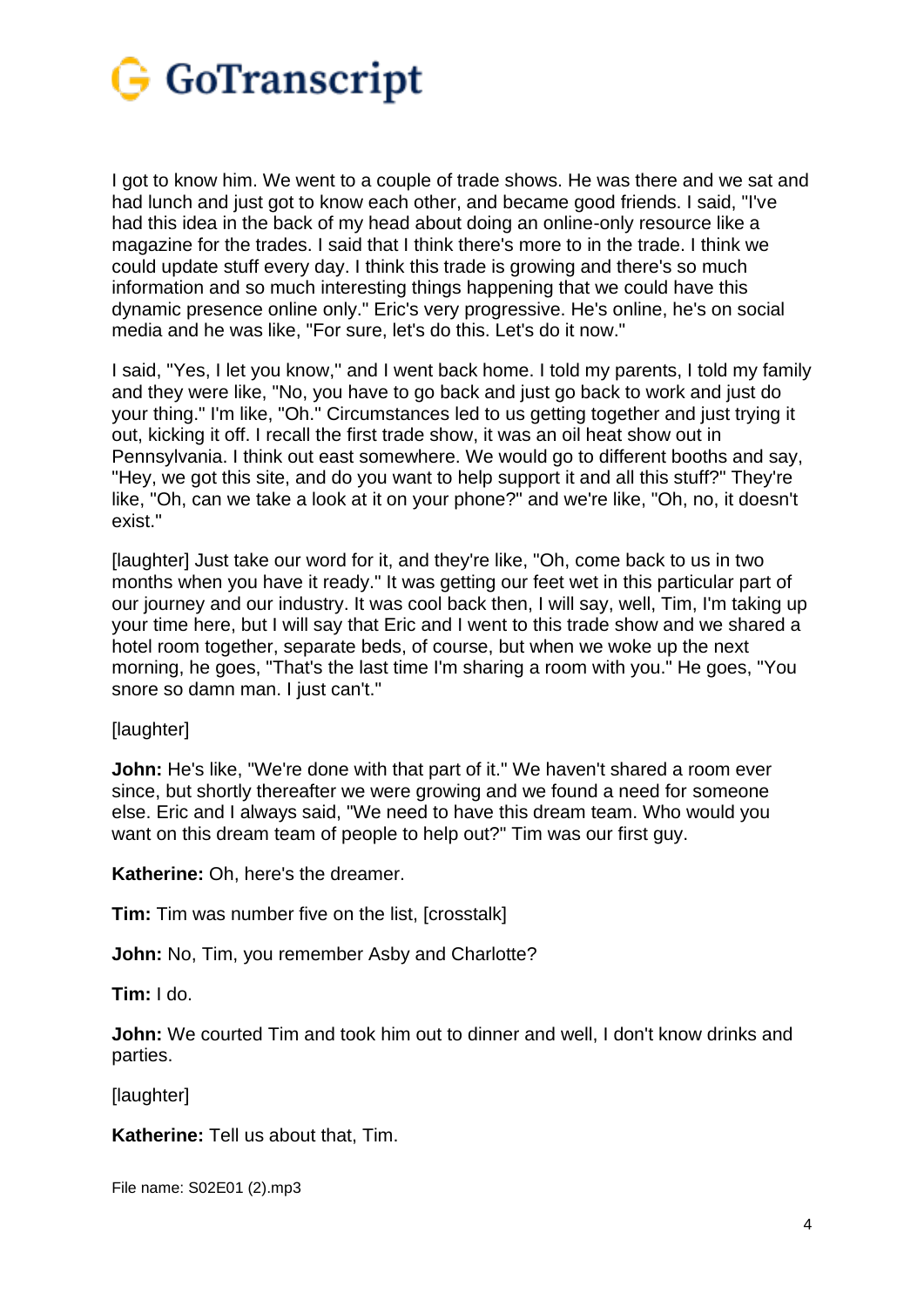

**Tim:** Well, and from my perspective, Katherine, having known John for probably about eight years at the time, we're talking 2012 ish because Eric and John had been doing Mechanical Hub, for about a year and a half, two years, and I had seen it growing. I saw some writing on the wall with the PR agency I was with. I had many manufacturers that I had created great relationships with and I thought that this was an opportunity to really grow in what we, myself and John, and Eric had talked about, what we saw for developing content, for tradespeople in the industry.

It was great working for manufacturers, but it was a point in my life where I was ready to really be more entrepreneurial, and create a bigger environment for the trades, and John and Eric and I melted our visions, and over the next, well now nine years we've been able to grow Mechanical Hub from a small little website to three websites, a robust social media platform, channels that have almost a million followers and our weekly newsletters and we work with partners like Oatey, Churny, to create content that we share with our audience. The bread and butter for us is we want to help our audience be better and smarter at what they do on their daily jobs.

**Doug:** That's great.

**John:** If I could really add to that like Tim mentioned, the three of us have our own diverse backgrounds where Eric is a plumbing and heating contractor out of the state of Minnesota. He brings that legitimacy to what we do.

### **Katherine:** Oh, I get it.

**John:** Tim, he had been working with Asby. He had been working with a PR company, so he had that marketing and publishing background, and then, like I said, I had the editing and publishing background too. The three of us melted it together and have this great relationship where we all bring our strengths to the table, and I think the audience sees us as thought leaders and people who bring legitimate information and it's not just paid for stuff, it's real stuff that people can take home with them and just really chew on, I guess.

**Katherine:** Well, that gets me into my next question, which leads right down of, it's really one of a kind platform and digital resource, so you guys provide to plumbing heating, and mechanical pros. What sets you apart, and makes you different with your online presence and strategy so unique?

**John:** Well, I think with the advent of social media, it's just another aspect of the business that has grown to just new heights, Eric does a great job with the Mechanical Hub on Instagram and an offshoot of that has been TikTok where I thought it was just people dancing.

**Katherine:** Oh my gosh, this world.

File name: S02E01 (2).mp3 **John:** People doing weird things, but it got a lot of followers on there. Our YouTube channel is growing, so I think the social media aspect has been growing and doing great things. Real, I guess I relate this, we were on a call the other day and there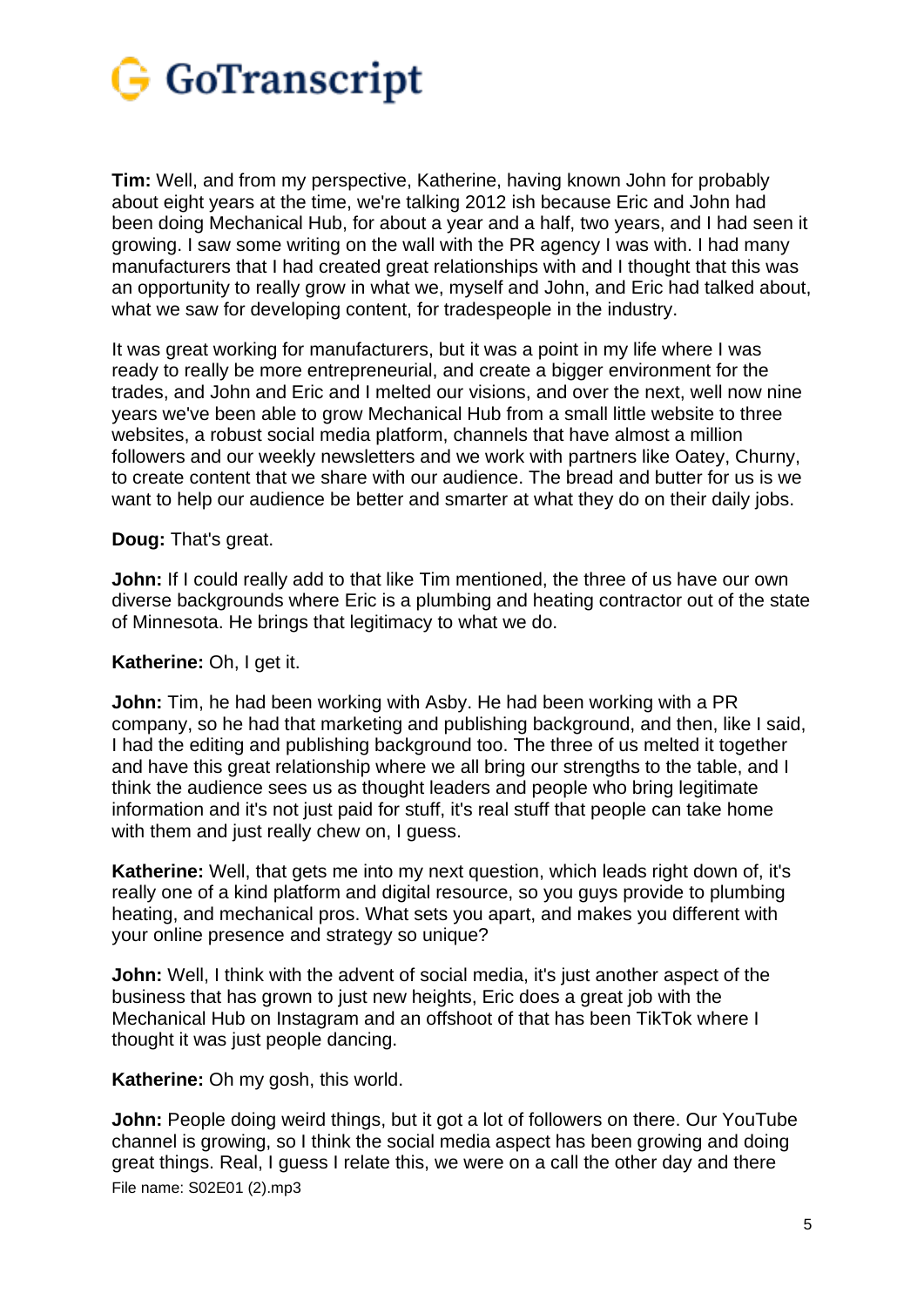

were some influencers on, and some media on, and we were with a company and they said they have this website with all the information and everything. One of the guys asked he said like, "Well, if you have a spot that people can go with information and product information, why do you need us? Why do you need influencers?" I'm like, "Because-" I didn't say this, but we all have our creative influence.

You're going to follow a Mechanical Hub because I hope you would [crosstalk].

**Katherine:** Oh, absolutely.

**John:** We're talking about, and there's a creative aspect to it. We're engaging. We're funny, we try to be as human as we can. I think that's part of why people, or what you ask, like what sets us apart is, we know our audience and who we're trying to reach, and I think it's really resonating with people through interaction and engagement.

**Katherine:** Yes, and authenticity,

**Tim:** Katherine. I would just add that on top of what John said, I think for us as a digital only platform, it's the transparency and flexibility we bring to the table, we at least, I think we try to bring to the table to our audience, as well as our partners like Oatey. We've established long term relationships over the last 20 plus years, either Eric as a contractor or John and I from both the manufacturing and communications aspect, we want to be flexible in our approach to create content that as John said, resonates with our audience and we can't do that without partners on the manufacturing side. We see ourselves as the conduit from the manufacturer to the contractor at installing the product.

**Katherine:** Yes, looks great.

**John:** Like that conduit, Tim, I like that.

**Doug:** Get some trade talk in there. Well, I tell you what, I'd like to say that after listening to you, gentlemen, I haven't had the pleasure of listening to or speaking to Eric yet, but what I like most is you're the everyday Joe bringing an accurate message to the tradesman, and that's what I like. You're not standing up there stiff. You don't have that suit on John. All right, and you're trying to sell me a product or anything. You're giving me real life, but you're doing it in an honest way that every day Joe appreciates. I appreciate you guys for that.

**John:** I will say the last time a wore a suit at EHR, some man vomited on me. I don't think I'll ever wear that suit again.

**Tim:** John has always learned to bring a little color in the **[unintelligible 00:17:32]**

**Katherine:** I like it.

**Tim:** He did. [crosstalk] vomiting.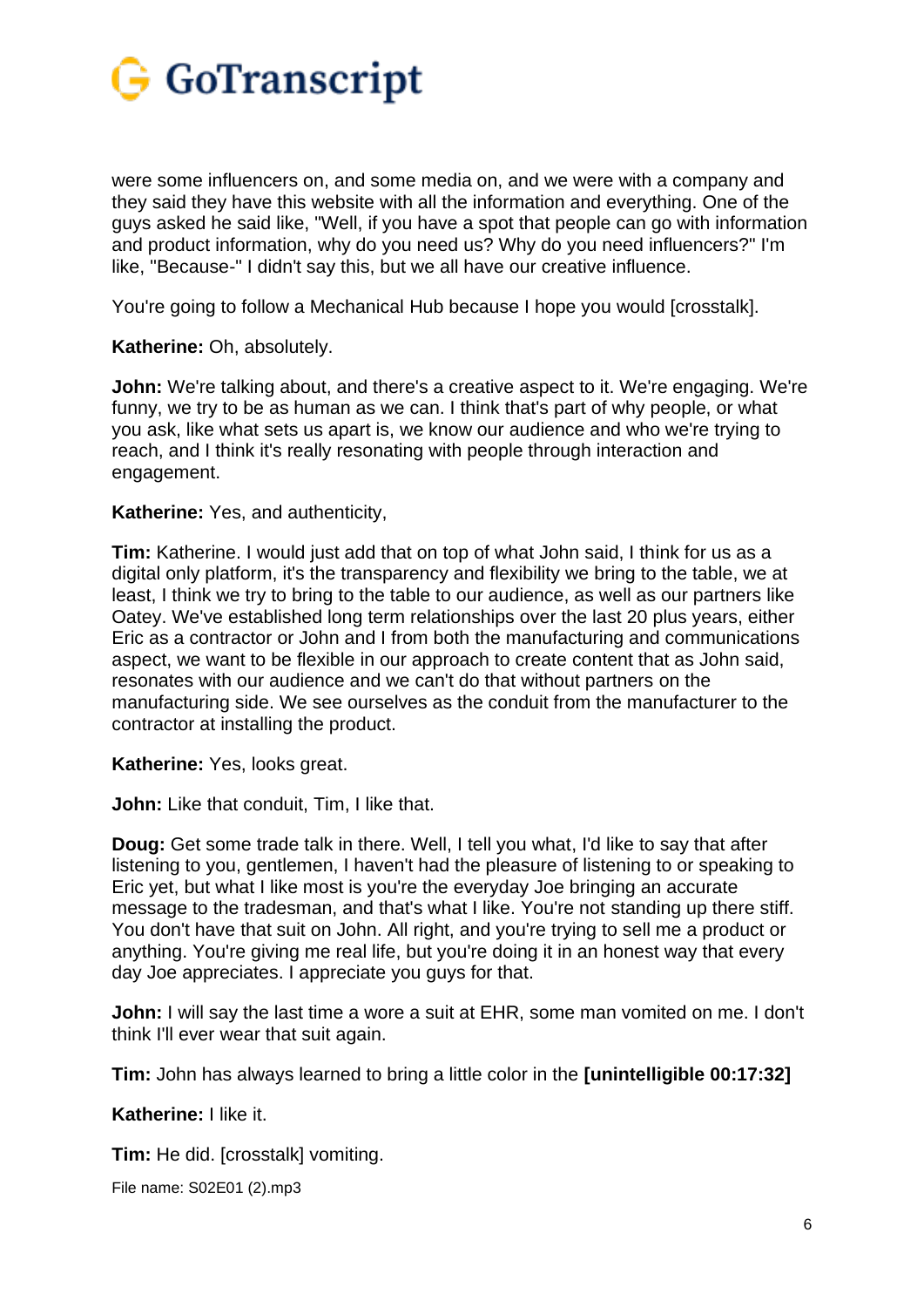

**Doug:** Tim, you had mentioned that you started off and you were tinkering into trucks with your grandfather's business and stuff. Would you say that your grandfather then was the most influential person to introduce you to the trades or are there others?

**Tim:** Well, he was certainly influential on that. I looked up to him as a man in general. I emulated my grandfather, not just for his work, but his daily activities. I found my grandfather to be a very interesting man that said, there along the line, one of the manufacturers I worked with, the marketing person there, Monica Levy at Xylem was one of the most influential people I got to know in the industry, how she saw marketing from a business sector as plumbing and HVAC industry. She came from a very consumer-focused and I always loved how she melded the focus of consumer marketing ideas into a more B2B trade-friendly atmosphere.

She was always a big influencer and some of my big-picture thinking, but yes, my grandfather was certainly a major influence when I was a young kid.

**Doug:** Okay. John, what about you? Any one person or multiple people that really just--

**John:** Yes, it's interesting when I said I worked for that family and company that we published plumbing and heating trade magazines. The first day of my job, they said, "Here's your office, and get to work." They shut the door and I'm like, "Oh my God." I didn't even know anything about plumbing and heating. I went through the former editor's email and the first name that came up was Bob "Hot Rod" Rohr, and I'm like, "Oh, this sounds interesting." I called him up and we've been friends ever since for the past 10, 12 years, and we keep in touch almost every day, and he's been in the plumbing and hydraulics industry for so long.

He's won awards. He now works with Caleffi North America, and he's just a really good guy. There's guys like John Barba, he's a trainer for Taco, but he's a super cool guy. He's entertaining. He's funny. He infuses music into all of his presentations, which I really enjoy. People like that.

**Tim:** Ironically, those are both two people in the industry that I've gotten to know over the last 20 years, that just embrace people coming into the industry and willing to bend over backwards, to answer questions and open doors and introduce you to products so that you get a better understanding. As not being a contractor, I tend to ask a lot of questions about how things work. Why that over this? Those two, in particular, have been very instrumental in helping me gain knowledge over the last 20 years. Yes. I completely agree with John.

**Katherine:** Yes. That's great.

**Doug:** Thank you. I do have one question Katherine because I have many funny life stories myself from hands-on experiences. I'm going to ask Tim and John, what is your most memorable hands-on experience that you can tell us about?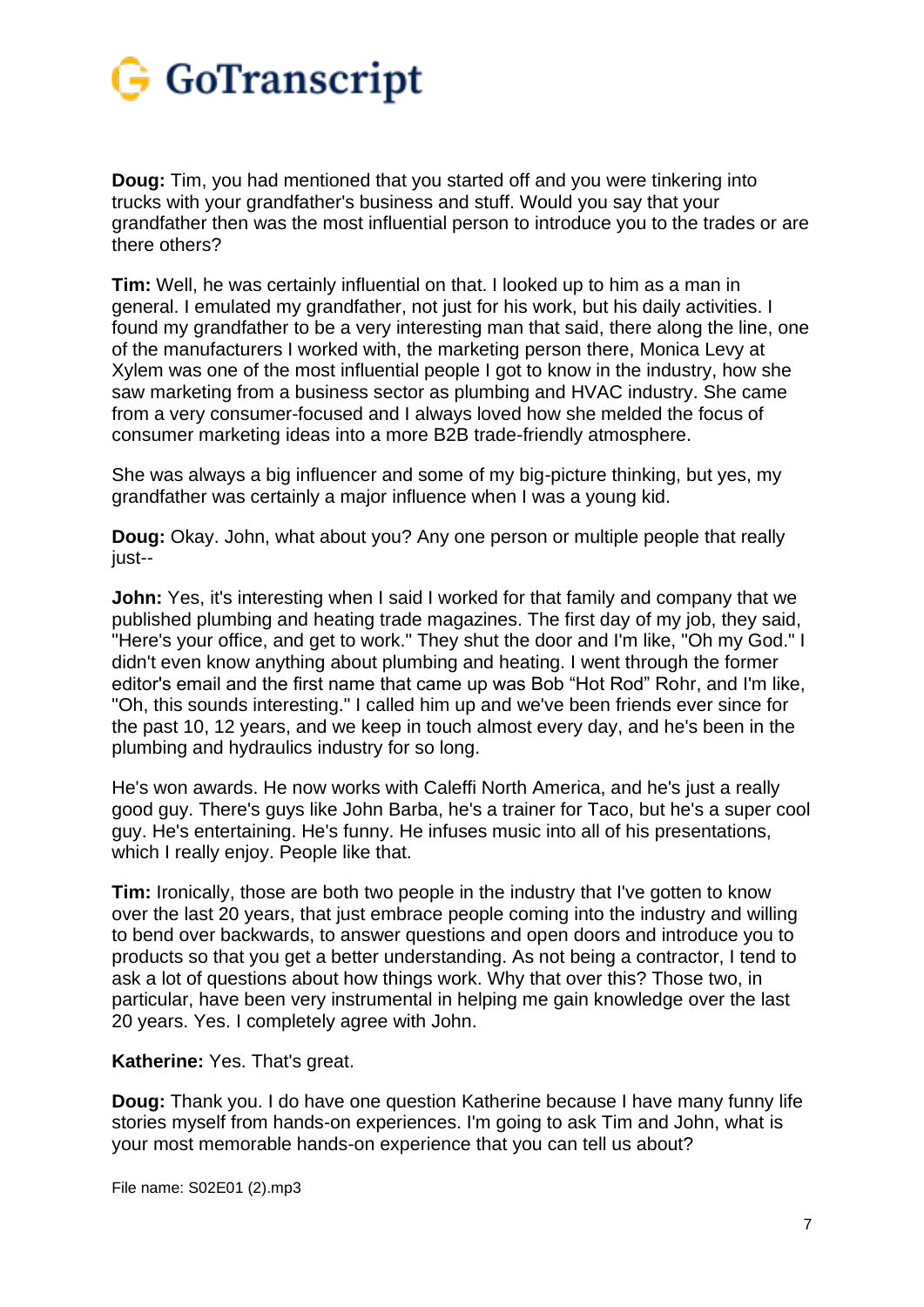

**John:** Oh, geez. I wish I was prepped for this one.

[laughter]

**John:** Hands-on. Other stuff I can't really talk about on the podcast. Yes.

**Doug:** If we ever do a spin-off called Oatey Raw,

[laughter]

**Doug:** we'll get you back on then you can talk about that, John.

**John:** I was just going to say, Doug, we had some experiences up in Shakopee, Minnesota with Katherine and-

**Katherine:** What are you saying?

**John:** -her team when we were shooting some videos, Eric playing with these large balls.

### **Doug:** Yes. [chuckles]

**John:** There were some fun events that occurred off-camera with the team there at Cherney as with anything. When we're on-site, we're there to do a job, but we're always there to enhance those relationships. You have a lot of fun off the camera doing that stuff. There were some blue moments with some of the products at that facility.

**Katherine:** I also think that Eric Aune figured out that he wasn't as strong as he thought he was going to be too when he tried to pull out some of those that were maybe a little bit bigger than he was anticipating.

### [laughter]

**Katherine:** I will tell you that opportunity for our associates to get to know the Mechanical Hub team and the time that you spent with them was so impactful. The morning you walked in and you had everyone who works in the office and works in a manager or associate role in that first room there to meet you guys and to hear your story and for you guys to meet them in the tenure. I think the average tenure was something like 20 years. As we went around the room, it was quite phenomenal. They were so proud to show you that new facility and what a beautiful place it is. It was pretty cool.

**John:** Yes. I think I said this on the tour is that it was so informational to me and it was eye-opening to me because we'd been on a lot of tours and a lot of factory tours, but to go on something that, that I didn't even-- I'm not a plumber and to just learn about these products and these plugs and I'm like, "Look at the size, they go from this size to like this size."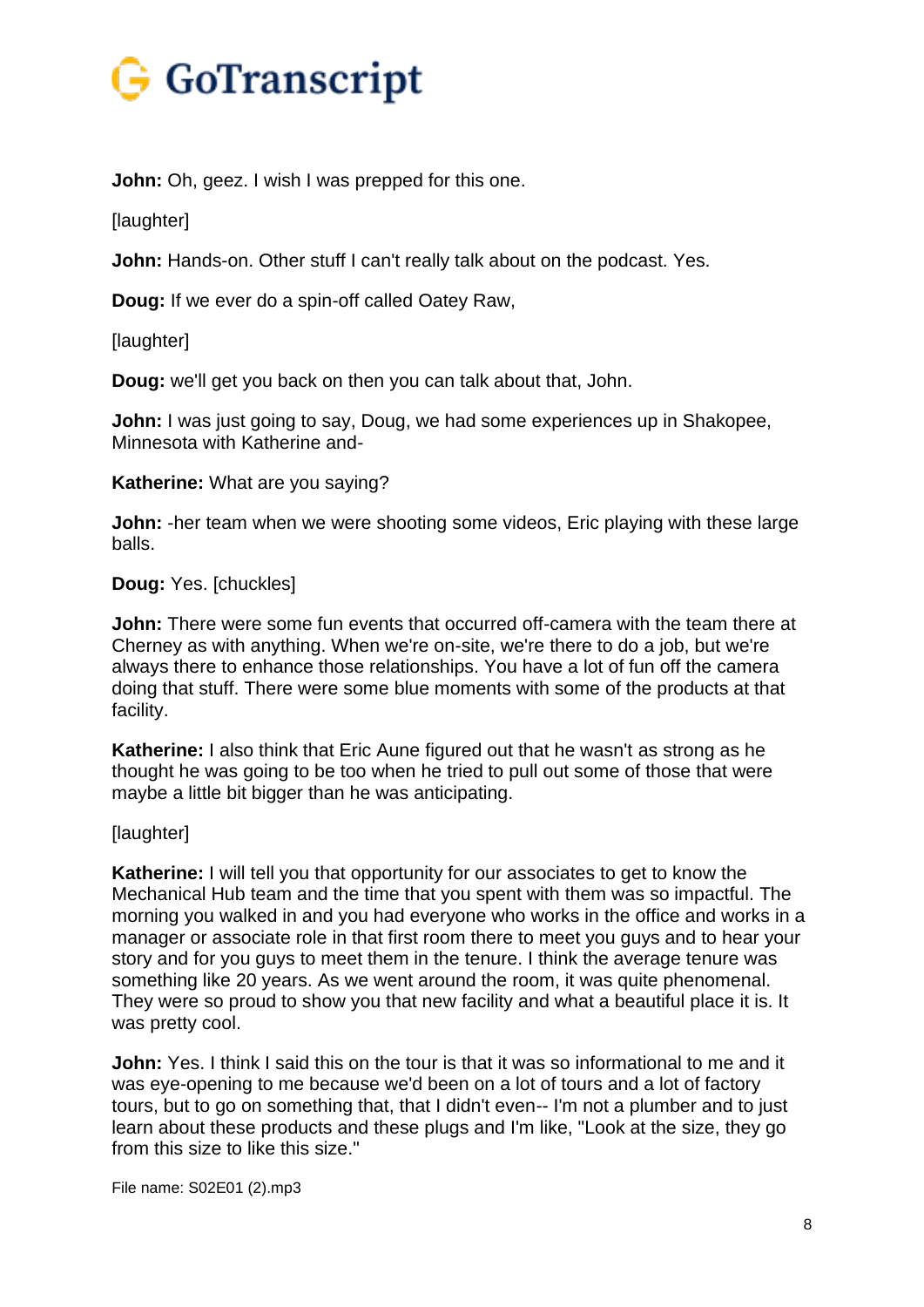

## [laughter]

**John:** It was just-- To take that tour and to learn all about that, it was so different and it was eye-opening for me that I really enjoyed that part of it.

**Katherine:** Yes. That's great. I want to switch back over to a little bit about Mechanical Hub and what's on the horizon. The last couple of years digital has changed drastically and reaching out to younger generation. Any exciting new initiatives, podcast guests you have coming on, plans for further engagement with your audience? What's coming around the bend?

**John:** I think video is probably one of the biggest things that we're going to concentrate on. We did the Cherney video last year. We've done a couple already this year. We're in talks with other companies and contractors to come out and shoot video and increase our YouTube footprint. That's a big part of what we're doing. The podcast has been relatively new, I think a year and a half we've been doing it. It started during the pandemic and we decided that we would do podcasts. You had mentioned Eric and he does a separate podcast with a contractor out of Montana, his name is Andy Nicholson.

They talk amongst each other about the trades and being a small business owner and the trades. It's very compelling and interesting podcast. Then Tim and I obviously do one called, *Not Dead Yet* where we're just two Schmos just talking to a guest that enhances our image on our podcast.

**Doug:** Well, *Not Dead Yet*, I loved it because I was coming off the flu when we had a chance to meet with you. I thought that morning when I got up, I said, "Thank God, I'm not dead yet."

[laughter]

**Doug:** It worked out really well.

### **John:** Wow. Yes.

**Tim:** I would add onto some of what John was giving an overview of, some of the things are coming around the corner. John does a really good job of these monthly contractor spotlights, where we spotlight people in the trades. I think at the end of the day, that's one of the things that we do best and we want to continue to do more of. We want to spotlight the contractors that are out there doing these really great installs that are really giving back to the trades. Be it through educational opportunities or association activity. Beyond what they're doing with their hands, what are they doing with their brains to help expand the assets that our industry gives to contractors across the country?

There's a lot of individuals out there doing a lot of good things and we want to do everything we can to spotlight that. To grow the trades. To show what the trades can do for that kid that's maybe a junior in high school. I'm not sure what he wants to do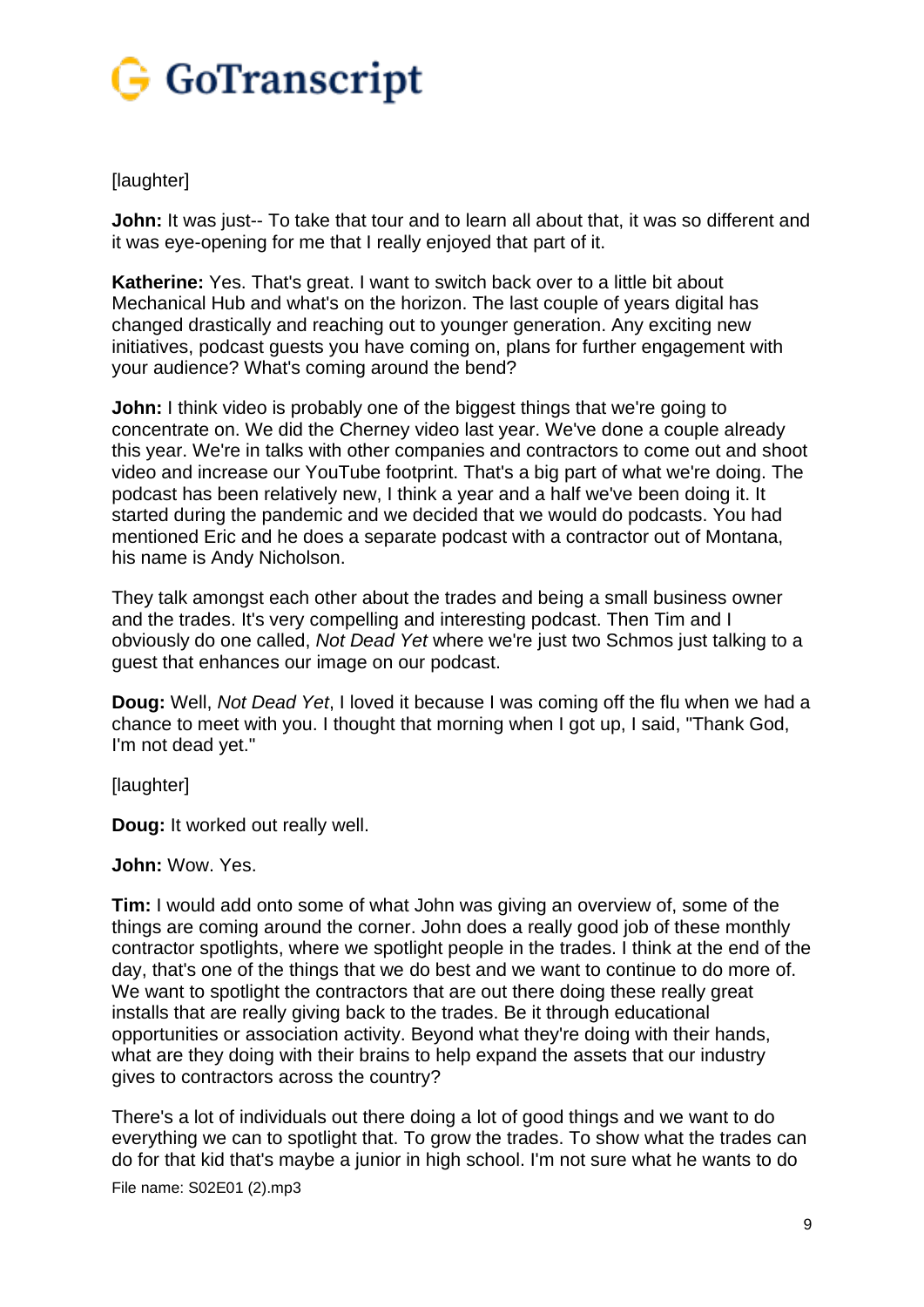

when he leaves high school. He's being pressed to go to college, but he doesn't want to go to college because he wants to work with his hands. We think there are some valuable opportunities out there and we want to obviously spotlight our contractors, but work with the manufacturing partners. Get that awareness out there.

**John:** I also think that social media has really made our tradespeople rock stars, man.

### **Katherine:** Yes. For sure.

**John:** You look at some of these accounts and there's so much creativity, there's so much great work. I give credit to all these guys and girls that are just killing it out there. We try to pick out people every week or every couple of weeks and we try to highlight each of these people because I think they're just doing wonderful work.

### **Katherine:** Yes.

**Doug:** Yes. I think it's really great what you guys do too because you're bringing that real-life innovation, that creativity to the mass, because a lot of people if they hear, "Hey, do you want to be a plumber?" "No, I don't want to stick my hands in toilets. I don't want to dig a ditch." There's a lot more to plumbing than that. You might not even be in the field. You could be a project manager or something even. That's one of the great things about what you guys bring and what Oatey is trying to bring is, there's a lot more to the trades than one single pitcher you have in your head.

**John:** Yes, exactly.

**Tim:** Yes. My grandfather's plumbing business is not what today's plumbing business looks like.

**Katherine:** Oh gosh. Yes.

**Tim:** Technology today based upon 50 years ago when I was a little kid running through vans at the warehouse. Totally different.

### **Katherine:** For sure.

**Doug:** Yes. Absolutely. Innovation has come a long way and a lot of the innovation has come from those guys out there in doing real-life stuff and bringing those ideas back saying, "Hey, I need a way to solve this problem."

**Tim:** As I think John mentioned with the social media aspect of what these guys are doing, I think people today are more in tune with learning and wanting to learn. We need to be one of the avenues that they're turning to to gather that information. That's really what our core focus is.

**Katherine:** Yes. We talked about it when Doug and I were on, *Not Dead Yet* about the trades and supporting trades, and as you talked about there, Tim. I want to close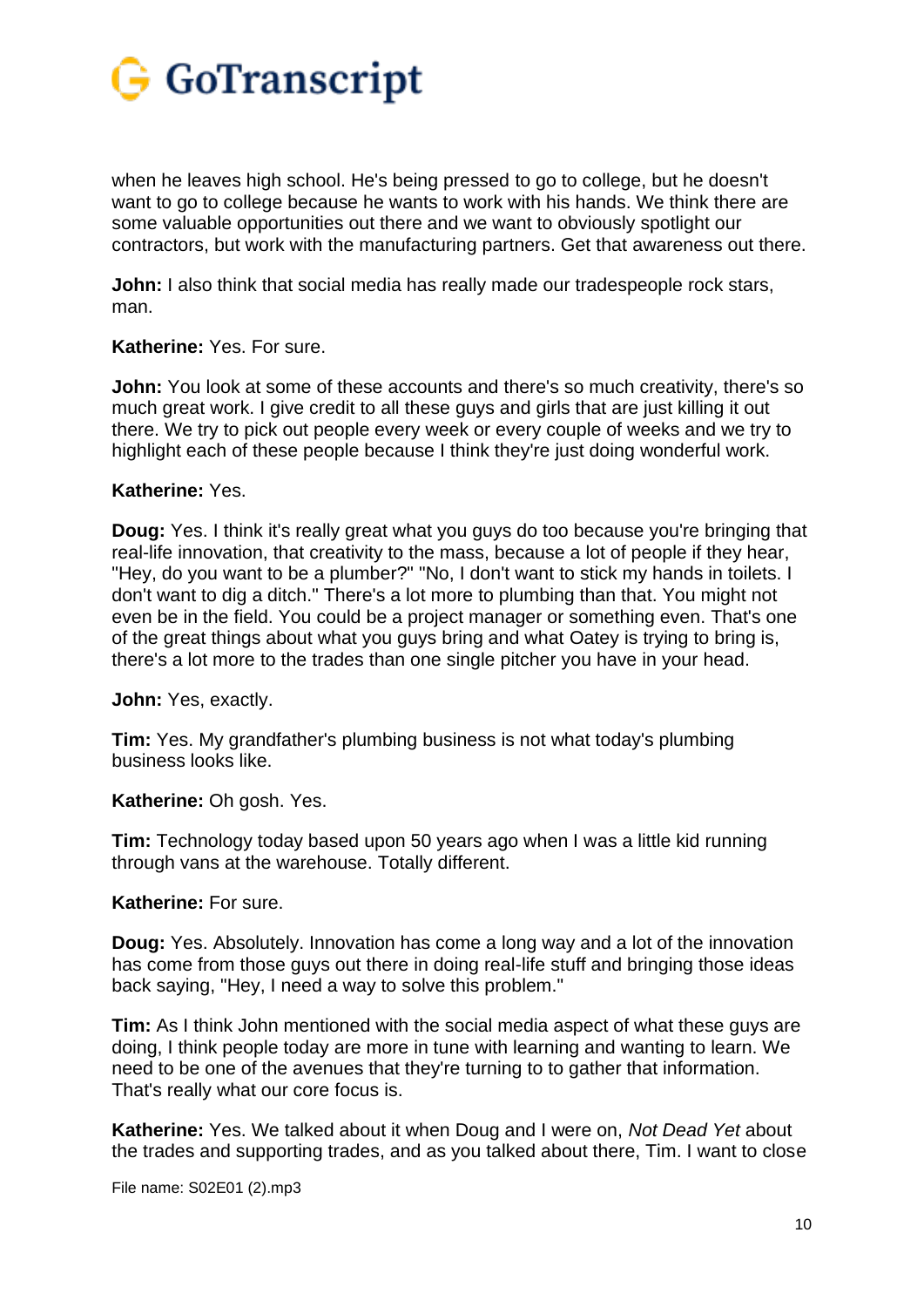

it out here, but I'd like to end it on similar to how we ended with *Not Dead* Yet. What would be your hopes and dreams for the trades? Where do you want to see the trades in the next 10, 15, 20 years? Tim, you want to start?

**Tim:** Sure. I'd expand on what I mentioned earlier. As we get more young people into the trades, those that have positions of authority currently need to do more to educate and focus training, to bring people. Organizations need to invest money into creating educational programming. Invest in marketing and supporting the awareness of the trades. Those are some of the things that I would consider. Working with partners like us and many of our competitors that are trying to promote the trades. Create a knowledge-based focus on what the trades offer so that kids want to join.

**Katherine:** Sure. That's great. How about you, John?

**John:** For me, it's always been-- I always say it as like, the conversation to get into the trade starts in the living room or in the kitchen. It's really incumbent upon the parents to say, "Listen, college is a great path. If it's not for you don't-- I get it 10 years of going to college

[laughter].

**John:** I joke about it. It was actually five, but it took me 10 years to do it. It was just 10 years of floundering of "What do I want to do?" When these people come or these kids come into their adult years and leaving high school and stuff. They don't know trades is a viable place to go. It's a quick path to make money. You don't have the debt and all this stuff. One thing is bring back the MEP stuff back to high schools. Bring that back and we should be telling schools that the trades is a great option. I always say this COVID was a perfect example of why the trades is so important.

**Katherine:** You got it.

**John:** These guys were chilling it for the past two years and out there in people's houses while the rest, Tim and I were in our underwear doing podcast.

[laughter]

**Katherine:** You got it. On that note. I would like to thank both of you for joining us today. It has been our pleasure to have you on, get to learn a little bit more about each of you, get to learn a little bit more about Mechanical Hub and all the great work you're doing there. We're so appreciative of the partnership and we're looking forward for that to continue to grow and partnership with our competitors in the market space, other brands about telling the story about the trades and gaining that interest, out in the market. Thank you both. Appreciate it. Looking forward to seeing you guys soon.

**Doug:** Thanks, guys.